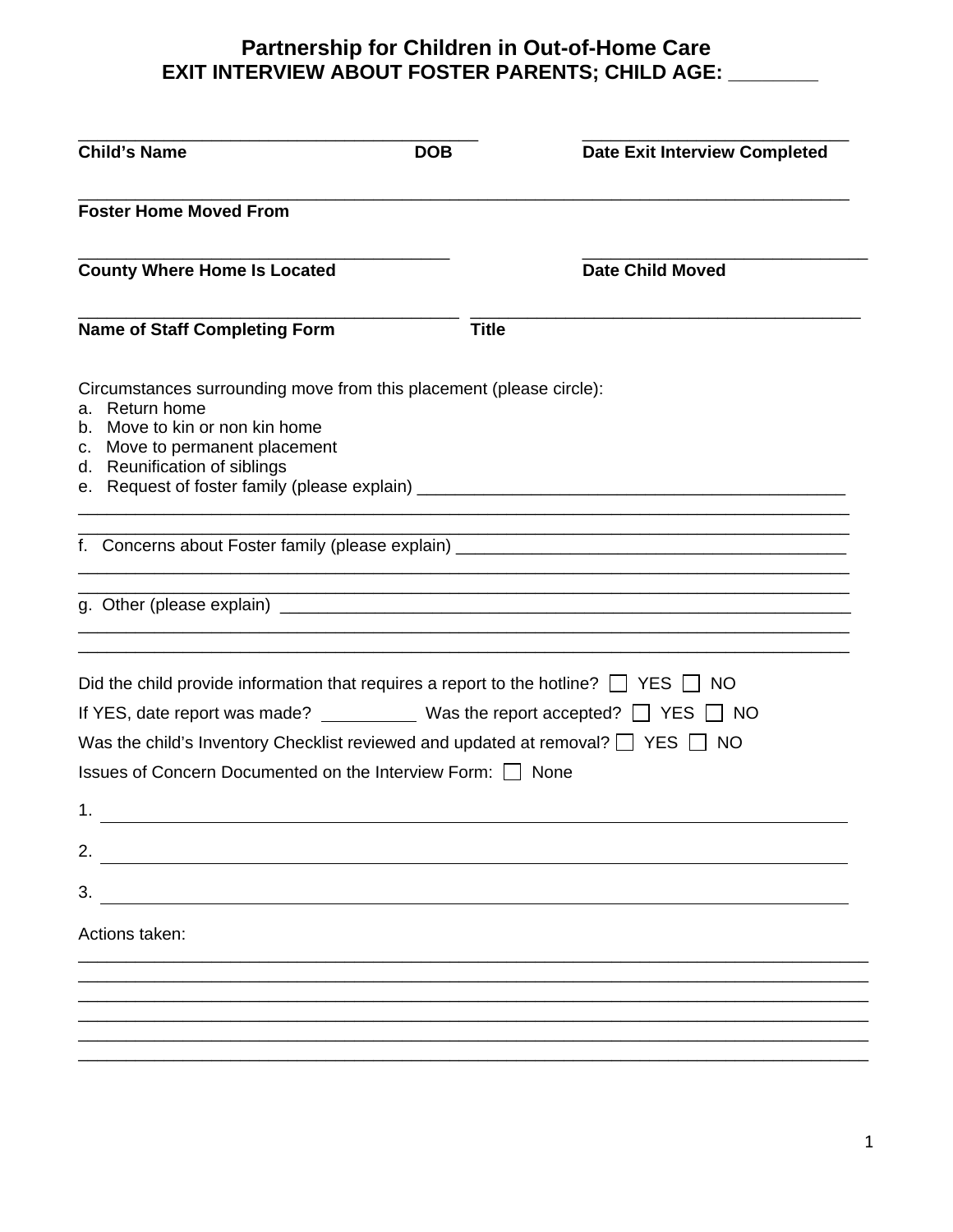#### **LICENSING AGENCY REVIEW**

| <b>Specific Follow-up Action Needed:</b> | <b>None</b>            | <b>Responsible Party:</b> | <b>Date Completed:</b>        |  |
|------------------------------------------|------------------------|---------------------------|-------------------------------|--|
| 1<br>ι.                                  |                        |                           |                               |  |
| 2.                                       |                        |                           |                               |  |
| 3.                                       |                        |                           |                               |  |
| <b>Staff w/ FCRC</b>                     | <b>Inactivate Home</b> |                           | <b>Request Placement Hold</b> |  |
|                                          |                        |                           |                               |  |
| <b>Licensing Staff Signature</b>         |                        | <b>Date Reviewed</b>      |                               |  |

 $\ldots$  . The contribution of the contribution of the contribution of the contribution of the contribution of the contribution of the contribution of the contribution of the contribution of the contribution of the contribut

\_\_\_\_\_\_\_\_\_\_\_\_\_\_\_\_\_\_\_\_\_\_\_\_\_\_\_\_\_\_\_\_\_\_\_\_\_\_\_\_\_\_\_\_\_\_\_\_\_\_\_\_\_\_\_\_\_\_\_\_\_\_\_\_\_\_\_\_\_\_\_\_\_\_

\_\_\_\_\_\_\_\_\_\_\_\_\_\_\_\_\_\_\_\_\_\_\_\_\_\_\_\_\_\_\_\_\_\_\_\_\_\_\_\_\_\_\_\_\_\_\_\_\_\_\_\_\_\_\_\_\_\_\_\_\_\_\_\_\_\_\_\_\_\_\_\_\_\_\_

\_\_\_\_\_\_\_\_\_\_\_\_\_\_\_\_\_\_\_\_\_\_\_\_\_\_\_\_\_\_\_\_\_\_\_\_\_\_\_\_\_\_\_\_\_\_\_\_\_\_\_\_\_\_\_\_\_\_\_\_\_\_\_\_\_\_\_\_\_\_\_\_\_\_\_

- 1. How were you informed of your move?
- 2. Do you understand why you are being moved?
	- 1) Yes
	- 2) No

Please explain: \_\_\_\_\_\_\_\_\_\_\_\_\_\_\_\_\_\_\_\_\_\_\_\_\_\_\_\_\_\_\_\_\_\_\_\_\_\_\_\_\_\_\_\_\_\_\_\_\_\_\_\_\_\_\_\_\_\_\_\_\_

- 3. Who has talked to you about your move?
- 4. Did your caregiver answer any questions that you had about your family?

\_\_\_\_\_\_\_\_\_\_\_\_\_\_\_\_\_\_\_\_\_\_\_\_\_\_\_\_\_\_\_\_\_\_\_\_\_\_\_\_\_\_\_\_\_\_\_\_\_\_\_\_\_\_\_\_\_\_\_\_\_\_\_\_\_\_\_\_\_\_\_\_\_\_

- 1) Yes
- 2) No
- 3) N/a

Please explain: **Example 2018** 

- 5. Were they positive about your family?
	- 1) Yes
	- 2) No

Please explain: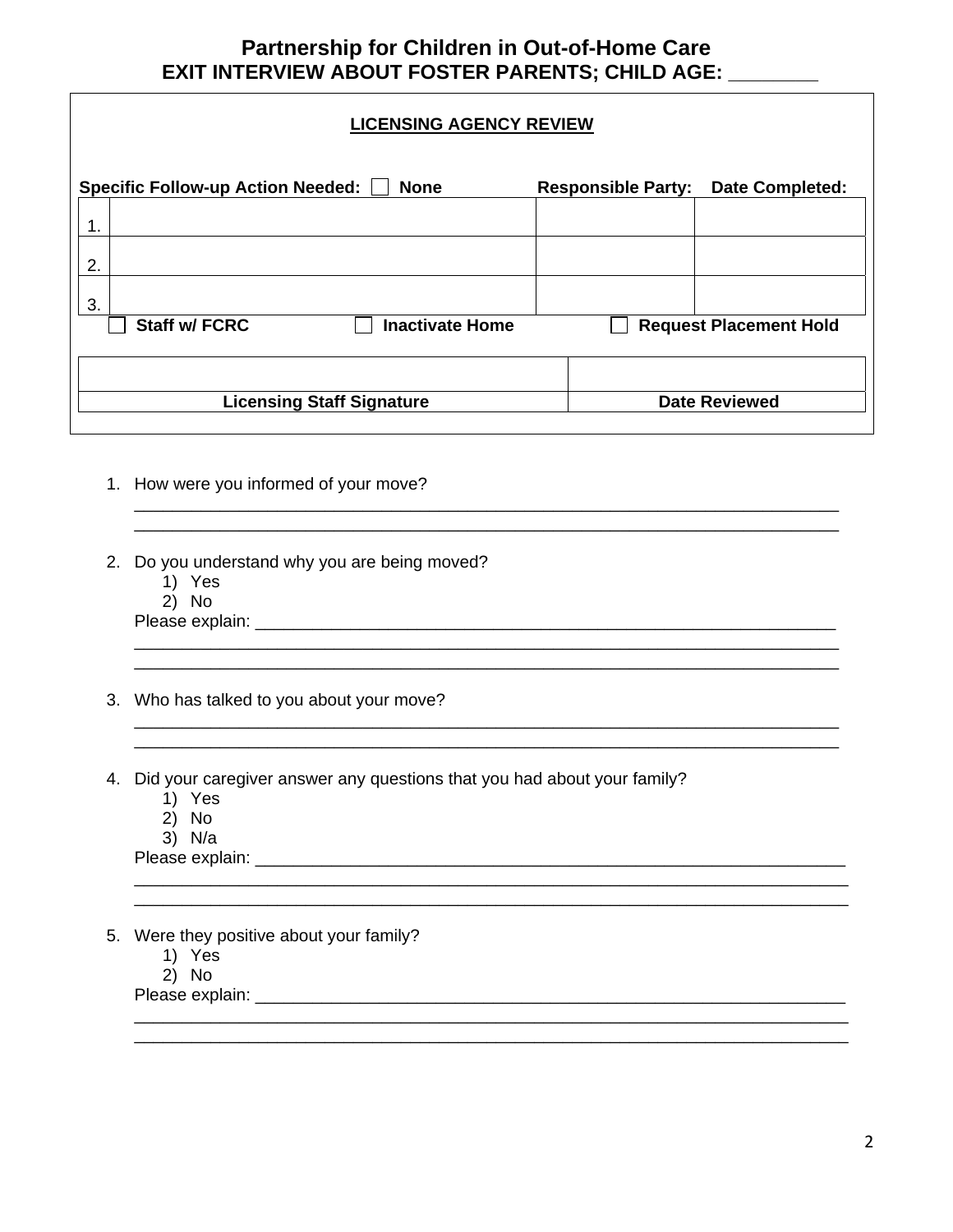| with your wishes?<br>1) Yes                                                                                                                         |
|-----------------------------------------------------------------------------------------------------------------------------------------------------|
| 2) No                                                                                                                                               |
|                                                                                                                                                     |
|                                                                                                                                                     |
| 7. Did your caregiver treat you as a fully included member of the family with respect to activities,<br>chores, celebrations, or outings?<br>1) Yes |
| 2) No                                                                                                                                               |
|                                                                                                                                                     |
| 8. What did you do for fun in this home?                                                                                                            |
| 9. If you did something you were not supposed to do, what happened?                                                                                 |
| 10. Did you think this was fair? Please explain:_________________________________                                                                   |
| 11. Were you ever threatened with having to leave the home?<br>1) Yes<br>2) No                                                                      |
| 12. Did this family have a way to recognize the good things that you did?<br>1) Yes                                                                 |
| 2) No                                                                                                                                               |
| 13. Do you think your caregiver knew a lot about you (such as what you like to do, your favorite                                                    |
| foods, who your friends are, or what your favorite and least favorite subjects in school are)?<br>1) Yes<br>2) No                                   |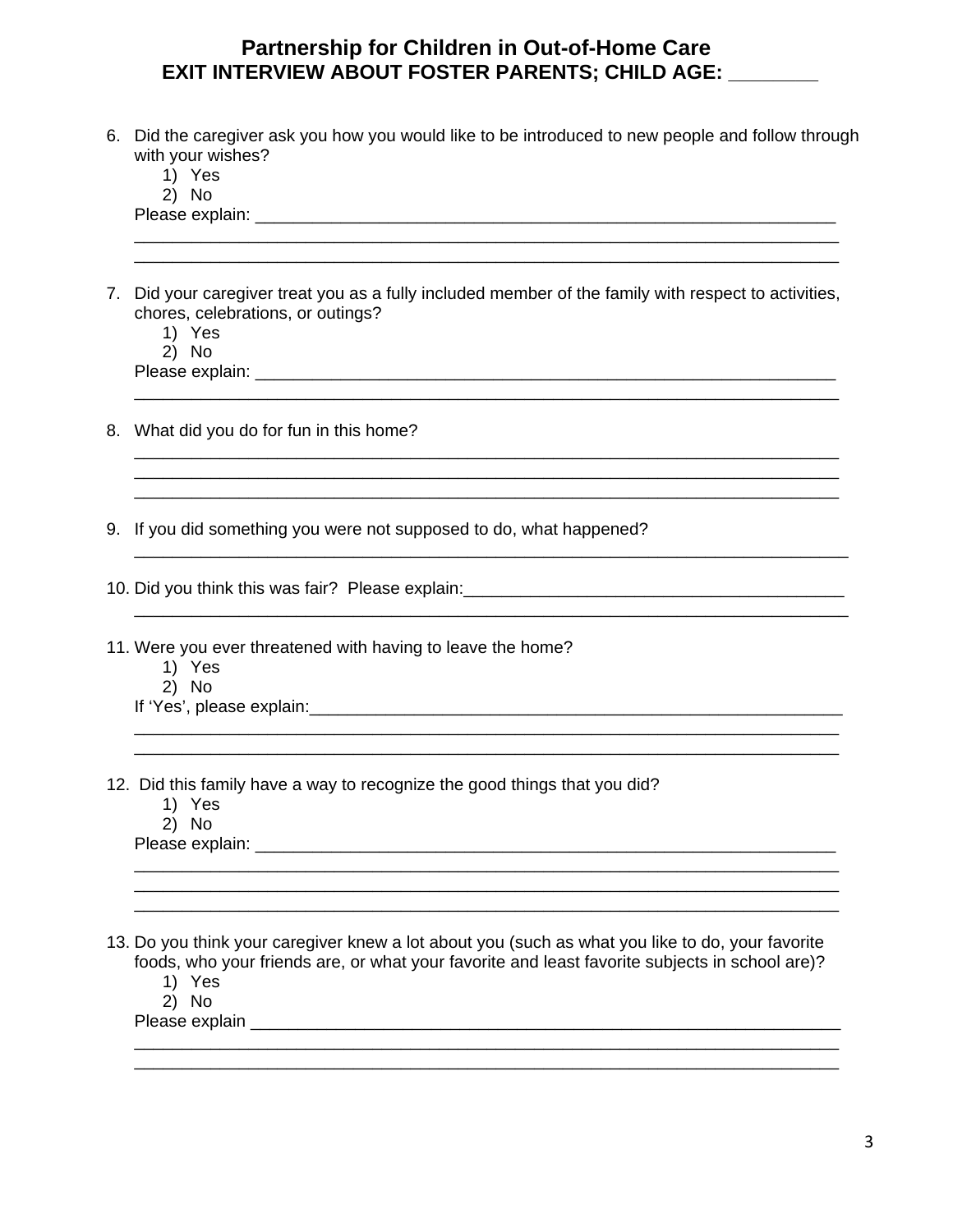| 14. (For older children) What did they do to get to know you? |  |  |  |  |  |  |  |  |
|---------------------------------------------------------------|--|--|--|--|--|--|--|--|
|---------------------------------------------------------------|--|--|--|--|--|--|--|--|

| 1<br>Y.<br>'es |
|----------------|
|----------------|

 $2^{\prime}$  No

Please explain: Letter that the set of the set of the set of the set of the set of the set of the set of the set of the set of the set of the set of the set of the set of the set of the set of the set of the set of the set

15. Did your caregiver help you to participate in community and school activities?

- 1) Yes
- 2) No

| Please explain: |  |
|-----------------|--|
|                 |  |

16. Do you feel that your caregiver knew about and supported your religion and culture (for example, special foods, holidays and celebrations, hair, and clothing)?

\_\_\_\_\_\_\_\_\_\_\_\_\_\_\_\_\_\_\_\_\_\_\_\_\_\_\_\_\_\_\_\_\_\_\_\_\_\_\_\_\_\_\_\_\_\_\_\_\_\_\_\_\_\_\_\_\_\_\_\_\_\_\_\_\_\_\_\_\_\_\_\_\_\_ \_\_\_\_\_\_\_\_\_\_\_\_\_\_\_\_\_\_\_\_\_\_\_\_\_\_\_\_\_\_\_\_\_\_\_\_\_\_\_\_\_\_\_\_\_\_\_\_\_\_\_\_\_\_\_\_\_\_\_\_\_\_\_\_\_\_\_\_\_\_\_\_\_\_

\_\_\_\_\_\_\_\_\_\_\_\_\_\_\_\_\_\_\_\_\_\_\_\_\_\_\_\_\_\_\_\_\_\_\_\_\_\_\_\_\_\_\_\_\_\_\_\_\_\_\_\_\_\_\_\_\_\_\_\_\_\_\_\_\_\_\_\_\_\_\_\_\_\_\_ \_\_\_\_\_\_\_\_\_\_\_\_\_\_\_\_\_\_\_\_\_\_\_\_\_\_\_\_\_\_\_\_\_\_\_\_\_\_\_\_\_\_\_\_\_\_\_\_\_\_\_\_\_\_\_\_\_\_\_\_\_\_\_\_\_\_\_\_\_\_\_\_\_\_\_

\_\_\_\_\_\_\_\_\_\_\_\_\_\_\_\_\_\_\_\_\_\_\_\_\_\_\_\_\_\_\_\_\_\_\_\_\_\_\_\_\_\_\_\_\_\_\_\_\_\_\_\_\_\_\_\_\_\_\_\_\_\_\_\_\_\_\_\_\_\_\_\_\_\_\_ \_\_\_\_\_\_\_\_\_\_\_\_\_\_\_\_\_\_\_\_\_\_\_\_\_\_\_\_\_\_\_\_\_\_\_\_\_\_\_\_\_\_\_\_\_\_\_\_\_\_\_\_\_\_\_\_\_\_\_\_\_\_\_\_\_\_\_\_\_\_\_\_\_\_\_

\_\_\_\_\_\_\_\_\_\_\_\_\_\_\_\_\_\_\_\_\_\_\_\_\_\_\_\_\_\_\_\_\_\_\_\_\_\_\_\_\_\_\_\_\_\_\_\_\_\_\_\_\_\_\_\_\_\_\_\_\_\_\_\_\_\_\_\_\_\_\_\_\_\_ \_\_\_\_\_\_\_\_\_\_\_\_\_\_\_\_\_\_\_\_\_\_\_\_\_\_\_\_\_\_\_\_\_\_\_\_\_\_\_\_\_\_\_\_\_\_\_\_\_\_\_\_\_\_\_\_\_\_\_\_\_\_\_\_\_\_\_\_\_\_\_\_\_\_\_

\_\_\_\_\_\_\_\_\_\_\_\_\_\_\_\_\_\_\_\_\_\_\_\_\_\_\_\_\_\_\_\_\_\_\_\_\_\_\_\_\_\_\_\_\_\_\_\_\_\_\_\_\_\_\_\_\_\_\_\_\_\_\_\_\_\_\_\_\_\_\_\_\_\_ \_\_\_\_\_\_\_\_\_\_\_\_\_\_\_\_\_\_\_\_\_\_\_\_\_\_\_\_\_\_\_\_\_\_\_\_\_\_\_\_\_\_\_\_\_\_\_\_\_\_\_\_\_\_\_\_\_\_\_\_\_\_\_\_\_\_\_\_\_\_\_\_\_\_

\_\_\_\_\_\_\_\_\_\_\_\_\_\_\_\_\_\_\_\_\_\_\_\_\_\_\_\_\_\_\_\_\_\_\_\_\_\_\_\_\_\_\_\_\_\_\_\_\_\_\_\_\_\_\_\_\_\_\_\_\_\_\_\_\_\_\_\_\_\_\_\_\_\_

- 1) Yes
- 2) No
- 3) n/a

Please explain: **Example 20** and  $\overline{P}$  and  $\overline{P}$  and  $\overline{P}$  and  $\overline{P}$  and  $\overline{P}$  and  $\overline{P}$  and  $\overline{P}$  and  $\overline{P}$  and  $\overline{P}$  and  $\overline{P}$  and  $\overline{P}$  and  $\overline{P}$  and  $\overline{P}$  and  $\overline{P}$  and  $\overline{P}$ 

17. Did your caregiver help you to maintain your connections to your parents?

- 1) Yes
- 2) No

Please explain: **Example 20** and 20 and 20 and 20 and 20 and 20 and 20 and 20 and 20 and 20 and 20 and 20 and 20 and 20 and 20 and 20 and 20 and 20 and 20 and 20 and 20 and 20 and 20 and 20 and 20 and 20 and 20 and 20 and

18. Did your caregiver help you to maintain your connections to your siblings or other family members?

- 1) Yes
- 2) No

Please explain: **Example 20** and 20 and 20 and 20 and 20 and 20 and 20 and 20 and 20 and 20 and 20 and 20 and 20 and 20 and 20 and 20 and 20 and 20 and 20 and 20 and 20 and 20 and 20 and 20 and 20 and 20 and 20 and 20 and

19. Did your caregiver help you maintain your connections to other people important to you like friends or others?

- 1) Yes
- 2) No

Please explain: **Example 20** and 20 and 20 and 20 and 20 and 20 and 20 and 20 and 20 and 20 and 20 and 20 and 20 and 20 and 20 and 20 and 20 and 20 and 20 and 20 and 20 and 20 and 20 and 20 and 20 and 20 and 20 and 20 and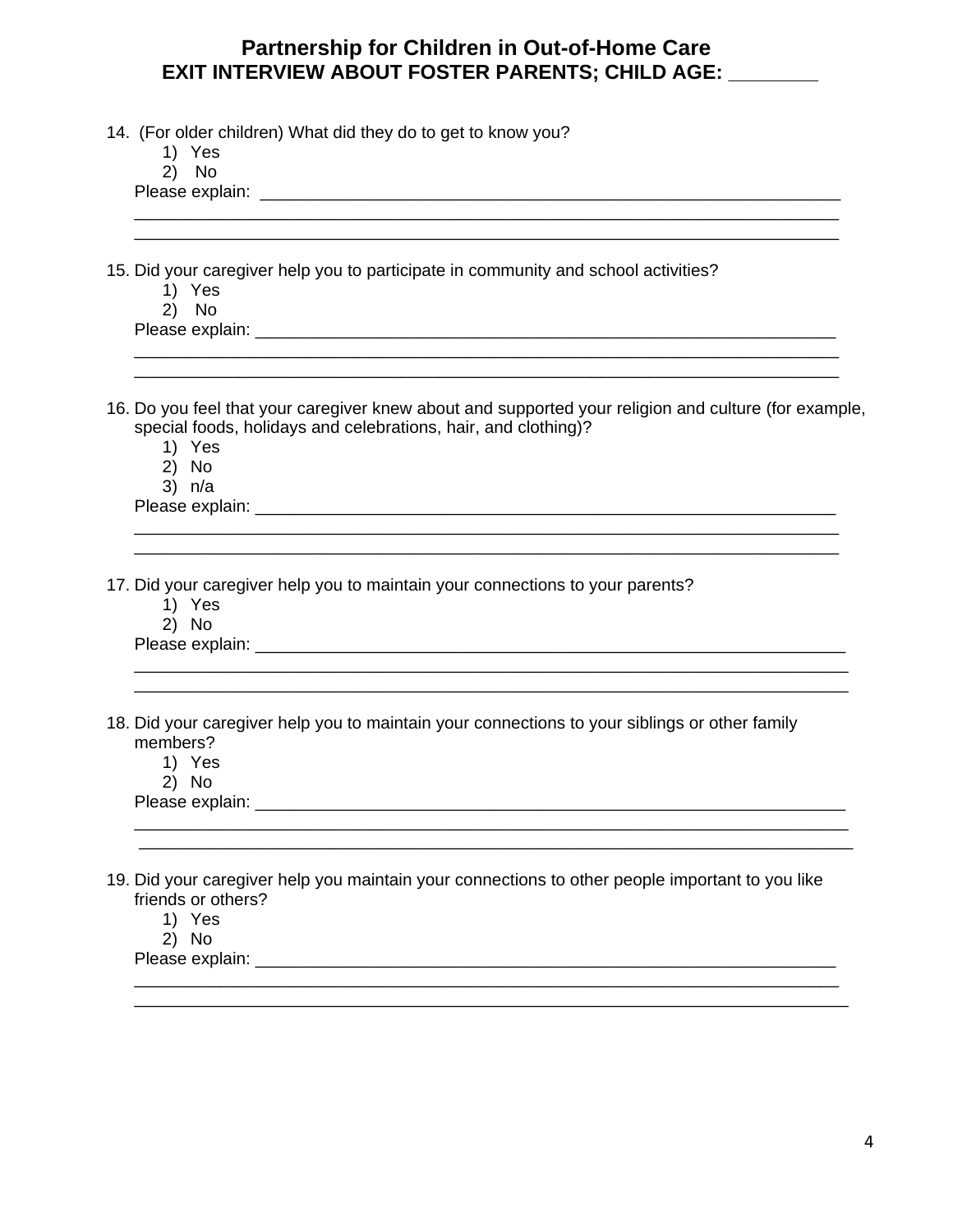- 20. Did your caregiver ever advocate for you (speak up for you or for your best interests) at school, in court, or to other people involved in your case?
	- 1) Yes
	- 2) No

Please explain: \_\_\_\_\_\_\_\_\_\_\_\_\_\_\_\_\_\_\_\_\_\_\_\_\_\_\_\_\_\_\_\_\_\_\_\_\_\_\_\_\_\_\_\_\_\_\_\_\_\_\_\_\_\_\_\_\_\_\_\_\_\_

21. Did your caregiver take care of you when you were sick or had an accident, including going with you to the doctor?

\_\_\_\_\_\_\_\_\_\_\_\_\_\_\_\_\_\_\_\_\_\_\_\_\_\_\_\_\_\_\_\_\_\_\_\_\_\_\_\_\_\_\_\_\_\_\_\_\_\_\_\_\_\_\_\_\_\_\_\_\_\_\_\_\_\_\_\_\_\_\_\_\_\_\_

\_\_\_\_\_\_\_\_\_\_\_\_\_\_\_\_\_\_\_\_\_\_\_\_\_\_\_\_\_\_\_\_\_\_\_\_\_\_\_\_\_\_\_\_\_\_\_\_\_\_\_\_\_\_\_\_\_\_\_\_\_\_\_\_\_\_\_\_\_\_\_\_\_\_ \_\_\_\_\_\_\_\_\_\_\_\_\_\_\_\_\_\_\_\_\_\_\_\_\_\_\_\_\_\_\_\_\_\_\_\_\_\_\_\_\_\_\_\_\_\_\_\_\_\_\_\_\_\_\_\_\_\_\_\_\_\_\_\_\_\_\_\_\_\_\_\_\_\_

\_\_\_\_\_\_\_\_\_\_\_\_\_\_\_\_\_\_\_\_\_\_\_\_\_\_\_\_\_\_\_\_\_\_\_\_\_\_\_\_\_\_\_\_\_\_\_\_\_\_\_\_\_\_\_\_\_\_\_\_\_\_\_\_\_\_\_\_\_\_\_\_\_\_ \_\_\_\_\_\_\_\_\_\_\_\_\_\_\_\_\_\_\_\_\_\_\_\_\_\_\_\_\_\_\_\_\_\_\_\_\_\_\_\_\_\_\_\_\_\_\_\_\_\_\_\_\_\_\_\_\_\_\_\_\_\_\_\_\_\_\_\_\_\_\_\_\_\_ \_\_\_\_\_\_\_\_\_\_\_\_\_\_\_\_\_\_\_\_\_\_\_\_\_\_\_\_\_\_\_\_\_\_\_\_\_\_\_\_\_\_\_\_\_\_\_\_\_\_\_\_\_\_\_\_\_\_\_\_\_\_\_\_\_\_\_\_\_\_\_\_\_\_ \_\_\_\_\_\_\_\_\_\_\_\_\_\_\_\_\_\_\_\_\_\_\_\_\_\_\_\_\_\_\_\_\_\_\_\_\_\_\_\_\_\_\_\_\_\_\_\_\_\_\_\_\_\_\_\_\_\_\_\_\_\_\_\_\_\_\_\_\_\_\_\_\_\_

\_\_\_\_\_\_\_\_\_\_\_\_\_\_\_\_\_\_\_\_\_\_\_\_\_\_\_\_\_\_\_\_\_\_\_\_\_\_\_\_\_\_\_\_\_\_\_\_\_\_\_\_\_\_\_\_\_\_\_\_\_\_\_\_\_\_\_\_\_\_\_\_\_\_ \_\_\_\_\_\_\_\_\_\_\_\_\_\_\_\_\_\_\_\_\_\_\_\_\_\_\_\_\_\_\_\_\_\_\_\_\_\_\_\_\_\_\_\_\_\_\_\_\_\_\_\_\_\_\_\_\_\_\_\_\_\_\_\_\_\_\_\_\_\_\_\_\_\_

\_\_\_\_\_\_\_\_\_\_\_\_\_\_\_\_\_\_\_\_\_\_\_\_\_\_\_\_\_\_\_\_\_\_\_\_\_\_\_\_\_\_\_\_\_\_\_\_\_\_\_\_\_\_\_\_\_\_\_\_\_\_\_\_\_\_\_\_\_\_\_\_\_\_ \_\_\_\_\_\_\_\_\_\_\_\_\_\_\_\_\_\_\_\_\_\_\_\_\_\_\_\_\_\_\_\_\_\_\_\_\_\_\_\_\_\_\_\_\_\_\_\_\_\_\_\_\_\_\_\_\_\_\_\_\_\_\_\_\_\_\_\_\_\_\_\_\_\_

\_\_\_\_\_\_\_\_\_\_\_\_\_\_\_\_\_\_\_\_\_\_\_\_\_\_\_\_\_\_\_\_\_\_\_\_\_\_\_\_\_\_\_\_\_\_\_\_\_\_\_\_\_\_\_\_\_\_\_\_\_\_\_\_\_\_\_\_\_\_\_\_\_\_\_

- 1) Yes
- 2) No
- 3) n/a

Please explain: **Example 20** and 20 and 20 and 20 and 20 and 20 and 20 and 20 and 20 and 20 and 20 and 20 and 20 and 20 and 20 and 20 and 20 and 20 and 20 and 20 and 20 and 20 and 20 and 20 and 20 and 20 and 20 and 20 and

22. Did you have enough clothing that fit you to wear in this home?

- 1) Yes
- 2) No
- 3) n/a

Please explain: \_\_\_\_\_\_\_\_\_\_\_\_\_\_\_\_\_\_\_\_\_\_\_\_\_\_\_\_\_\_\_\_\_\_\_\_\_\_\_\_\_\_\_\_\_\_\_\_\_\_\_\_\_\_\_\_\_\_\_\_\_

- 23. Did you have enough food to eat while with this caregiver? (In the explanation, include any information about what kinds of food you ate and where and when you ate.)
	- 1) Yes
	- 2) No

Please explain: **Example 20** and 20 and 20 and 20 and 20 and 20 and 20 and 20 and 20 and 20 and 20 and 20 and 20 and 20 and 20 and 20 and 20 and 20 and 20 and 20 and 20 and 20 and 20 and 20 and 20 and 20 and 20 and 20 and

24. Were you allowed to contact your Case manager, Guardian Ad Litem or Others when you asked?

- 1) Yes
- 2) No
- If 'No', please explain:  $\blacksquare$

25. Did you feel respected in this home?

- 1) Yes
- 2) No

If 'No', please explain: \_\_\_\_\_\_\_\_\_\_\_\_\_\_\_\_\_\_\_\_\_\_\_\_\_\_\_\_\_\_\_\_\_\_\_\_\_\_\_\_\_\_\_\_\_\_\_\_\_\_\_\_\_\_\_\_